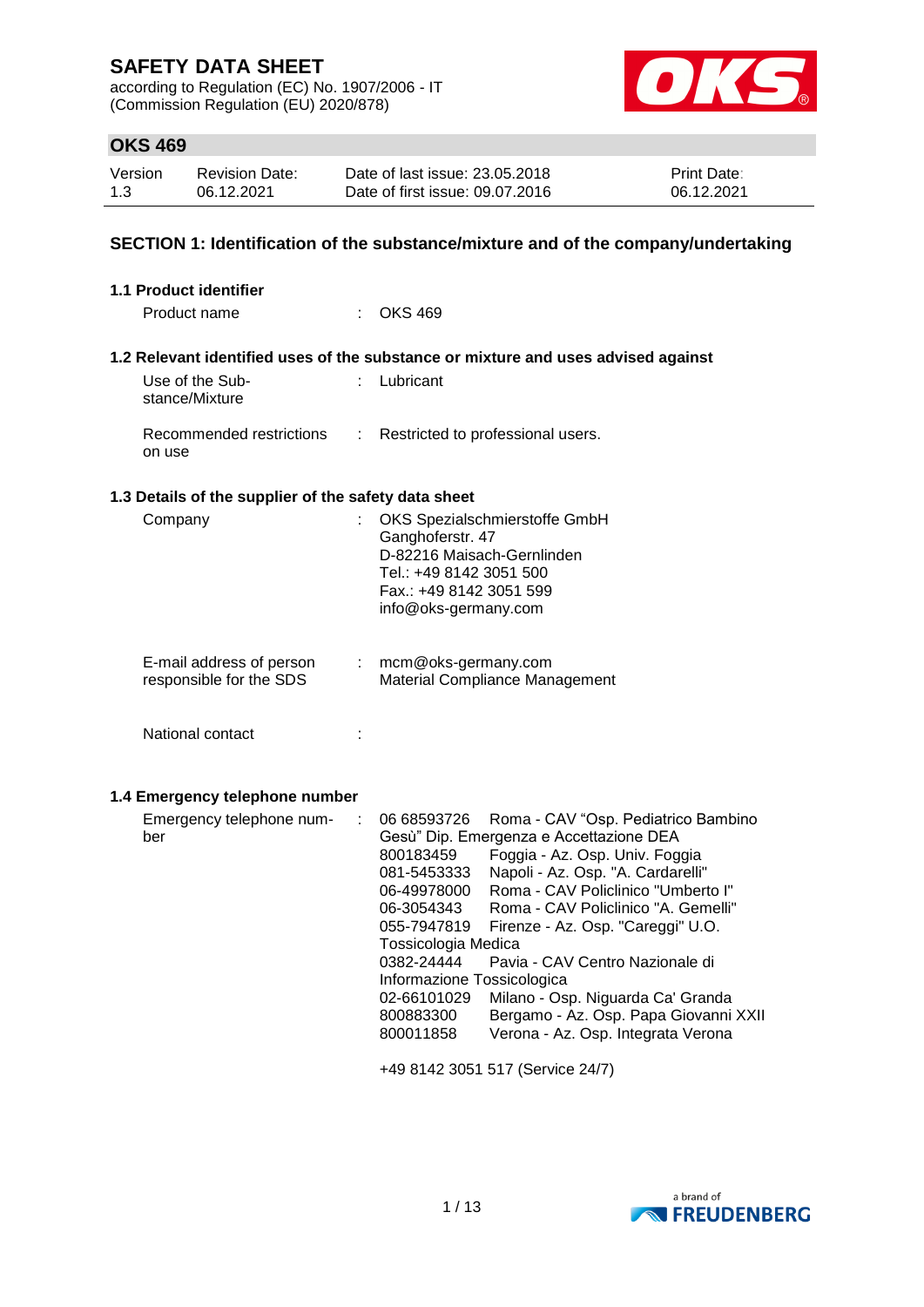according to Regulation (EC) No. 1907/2006 - IT (Commission Regulation (EU) 2020/878)



## **OKS 469**

| Version | <b>Revision Date:</b> | Date of last issue: 23.05.2018  | <b>Print Date:</b> |
|---------|-----------------------|---------------------------------|--------------------|
| 1.3     | 06.12.2021            | Date of first issue: 09.07.2016 | 06.12.2021         |

## **SECTION 2: Hazards identification**

#### **2.1 Classification of the substance or mixture**

#### **Classification (REGULATION (EC) No 1272/2008)**

Not a hazardous substance or mixture.

#### **2.2 Label elements**

#### **Labelling (REGULATION (EC) No 1272/2008)**

Not a hazardous substance or mixture.

#### **2.3 Other hazards**

This substance/mixture contains no components considered to be either persistent, bioaccumulative and toxic (PBT), or very persistent and very bioaccumulative (vPvB) at levels of 0.1% or higher.

Ecological information: The substance/mixture does not contain components considered to have endocrine disrupting properties according to REACH Article 57(f) or Commission Delegated regulation (EU) 2017/2100 or Commission Regulation (EU) 2018/605 at levels of 0.1% or higher.

Toxicological information: The substance/mixture does not contain components considered to have endocrine disrupting properties according to REACH Article 57(f) or Commission Delegated regulation (EU) 2017/2100 or Commission Regulation (EU) 2018/605 at levels of 0.1% or higher.

## **SECTION 3: Composition/information on ingredients**

#### **3.2 Mixtures**

| Chemical nature                     | Synthetic hydrocarbon oil<br>Thickening agent |
|-------------------------------------|-----------------------------------------------|
| <b>Components</b><br><b>Remarks</b> | No hazardous ingredients                      |

## **SECTION 4: First aid measures**

#### **4.1 Description of first aid measures**

If inhaled : Remove person to fresh air. If signs/symptoms continue, get medical attention. Keep patient warm and at rest. If breathing is irregular or stopped, administer artificial respiration.

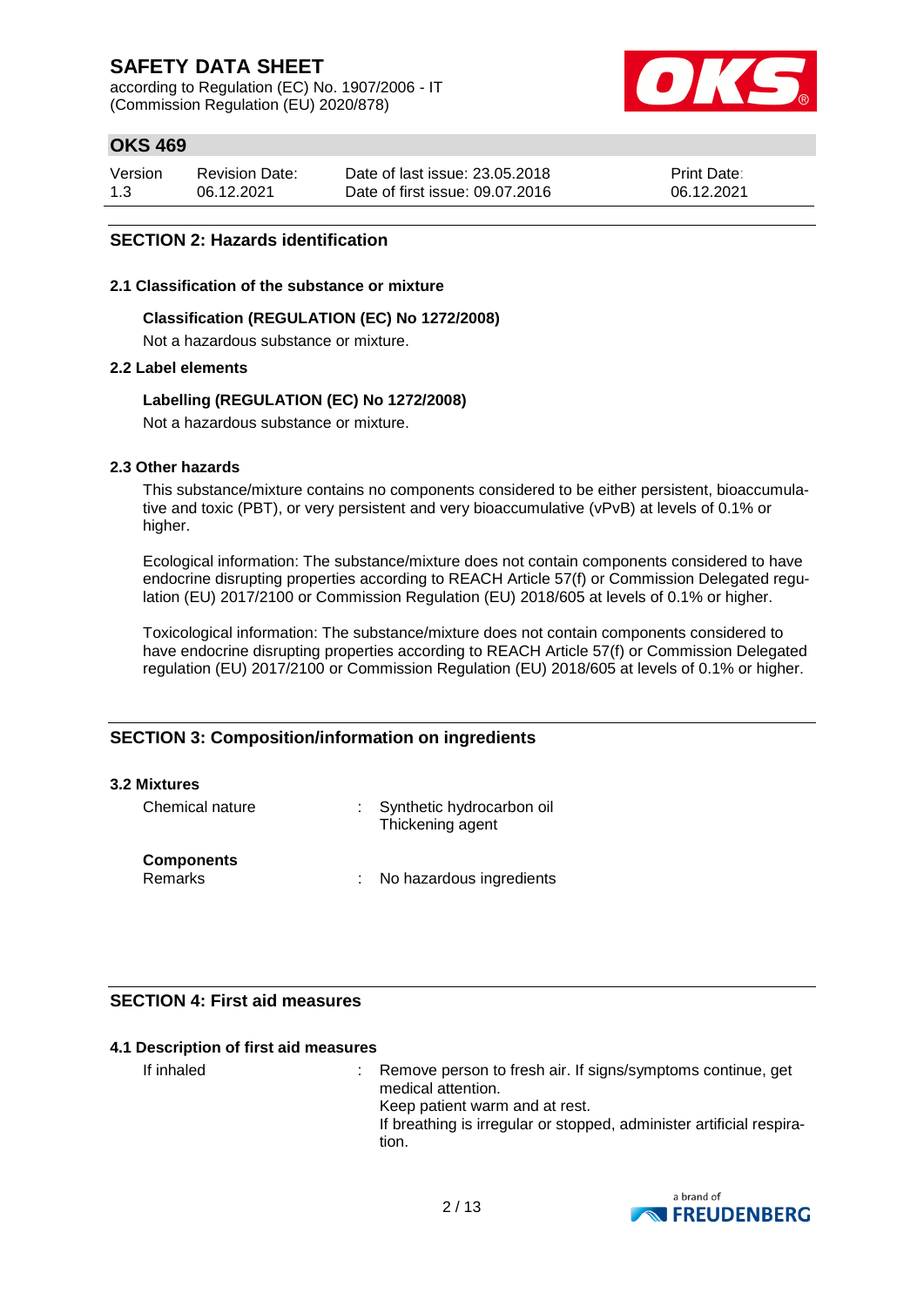according to Regulation (EC) No. 1907/2006 - IT (Commission Regulation (EU) 2020/878)



## **OKS 469**

| Version<br>1.3                                                                              | <b>Revision Date:</b><br>06.12.2021 |  | Date of last issue: 23.05.2018<br>Date of first issue: 09.07.2016                                                                                     | Print Date:<br>06.12.2021 |
|---------------------------------------------------------------------------------------------|-------------------------------------|--|-------------------------------------------------------------------------------------------------------------------------------------------------------|---------------------------|
|                                                                                             | In case of skin contact             |  | Remove contaminated clothing. If irritation develops, get med-<br>ical attention.<br>In case of contact, immediately flush skin with plenty of water. |                           |
|                                                                                             | In case of eye contact              |  | Rinse immediately with plenty of water, also under the eyelids,<br>for at least 10 minutes.<br>If eye irritation persists, consult a specialist.      |                           |
|                                                                                             | If swallowed                        |  | Move the victim to fresh air.<br>Do NOT induce vomiting.<br>Rinse mouth with water.                                                                   |                           |
|                                                                                             |                                     |  | 4.2 Most important symptoms and effects, both acute and delayed                                                                                       |                           |
|                                                                                             | Symptoms                            |  | No information available.                                                                                                                             |                           |
| <b>Risks</b>                                                                                |                                     |  | None known.                                                                                                                                           |                           |
| 4.3 Indication of any immediate medical attention and special treatment needed<br>Treatment |                                     |  | No information available.                                                                                                                             |                           |

## **SECTION 5: Firefighting measures**

| 5.1 Extinguishing media                                   |                                                                                 |
|-----------------------------------------------------------|---------------------------------------------------------------------------------|
| Suitable extinguishing media                              | : Use water spray, alcohol-resistant foam, dry chemical or car-<br>bon dioxide. |
| Unsuitable extinguishing<br>media                         | : High volume water jet                                                         |
| 5.2 Special hazards arising from the substance or mixture |                                                                                 |
| Hazardous combustion prod- : Carbon oxides                |                                                                                 |

Metal oxides

ucts

| 5.3 Advice for firefighters                      |   |                                                                                                                                                                         |  |  |  |
|--------------------------------------------------|---|-------------------------------------------------------------------------------------------------------------------------------------------------------------------------|--|--|--|
| Special protective equipment<br>for firefighters | ÷ | In the event of fire, wear self-contained breathing apparatus.<br>Use personal protective equipment. Exposure to decomposi-<br>tion products may be a hazard to health. |  |  |  |
| Further information                              |   | : Standard procedure for chemical fires.                                                                                                                                |  |  |  |

## **SECTION 6: Accidental release measures**

|                      | 6.1 Personal precautions, protective equipment and emergency procedures |
|----------------------|-------------------------------------------------------------------------|
| Personal precautions | Evacuate personnel to safe areas.                                       |

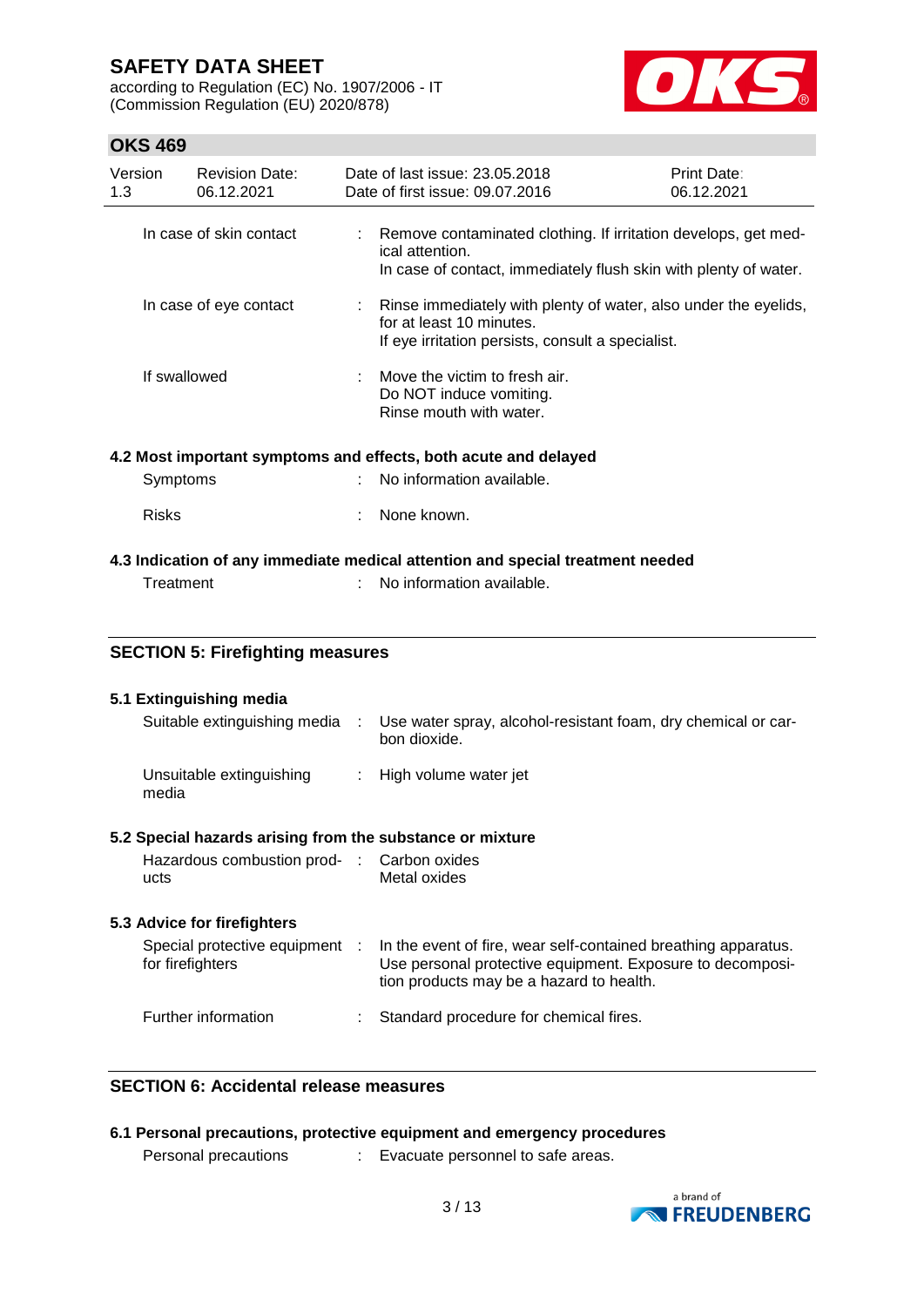according to Regulation (EC) No. 1907/2006 - IT (Commission Regulation (EU) 2020/878)



## **OKS 469**

| Version<br>1.3 | <b>Revision Date:</b><br>06.12.2021  |    | Date of last issue: 23.05.2018<br>Date of first issue: 09.07.2016                                                                                                                                                                            | <b>Print Date:</b><br>06.12.2021 |
|----------------|--------------------------------------|----|----------------------------------------------------------------------------------------------------------------------------------------------------------------------------------------------------------------------------------------------|----------------------------------|
|                |                                      |    | Use personal protective equipment.<br>Refer to protective measures listed in sections 7 and 8.                                                                                                                                               |                                  |
|                | <b>6.2 Environmental precautions</b> |    |                                                                                                                                                                                                                                              |                                  |
|                | Environmental precautions            |    | Try to prevent the material from entering drains or water<br>courses.<br>Prevent further leakage or spillage if safe to do so.<br>Local authorities should be advised if significant spillages<br>cannot be contained.                       |                                  |
|                |                                      |    | 6.3 Methods and material for containment and cleaning up                                                                                                                                                                                     |                                  |
|                | Methods for cleaning up              | ÷. | Contain spillage, and then collect with non-combustible ab-<br>sorbent material, (e.g. sand, earth, diatomaceous earth, ver-<br>miculite) and place in container for disposal according to local<br>/ national regulations (see section 13). |                                  |

## **6.4 Reference to other sections**

For personal protection see section 8.

## **SECTION 7: Handling and storage**

## **7.1 Precautions for safe handling**

| Advice on safe handling                                          |    | For personal protection see section 8.<br>Smoking, eating and drinking should be prohibited in the ap-<br>plication area.<br>Wash hands and face before breaks and immediately after<br>handling the product.                                                                                                                  |
|------------------------------------------------------------------|----|--------------------------------------------------------------------------------------------------------------------------------------------------------------------------------------------------------------------------------------------------------------------------------------------------------------------------------|
| Hygiene measures                                                 |    | Wash face, hands and any exposed skin thoroughly after<br>handling.                                                                                                                                                                                                                                                            |
| 7.2 Conditions for safe storage, including any incompatibilities |    |                                                                                                                                                                                                                                                                                                                                |
| Requirements for storage<br>areas and containers                 | ÷. | Store in original container. Keep container closed when not in<br>use. Keep in a dry, cool and well-ventilated place. Containers<br>which are opened must be carefully resealed and kept upright<br>to prevent leakage. Store in accordance with the particular<br>national regulations. Keep in properly labelled containers. |

## **7.3 Specific end use(s)**

Specific use(s) : Specific instructions for handling, not required.

## **SECTION 8: Exposure controls/personal protection**

## **8.1 Control parameters**

Contains no substances with occupational exposure limit values.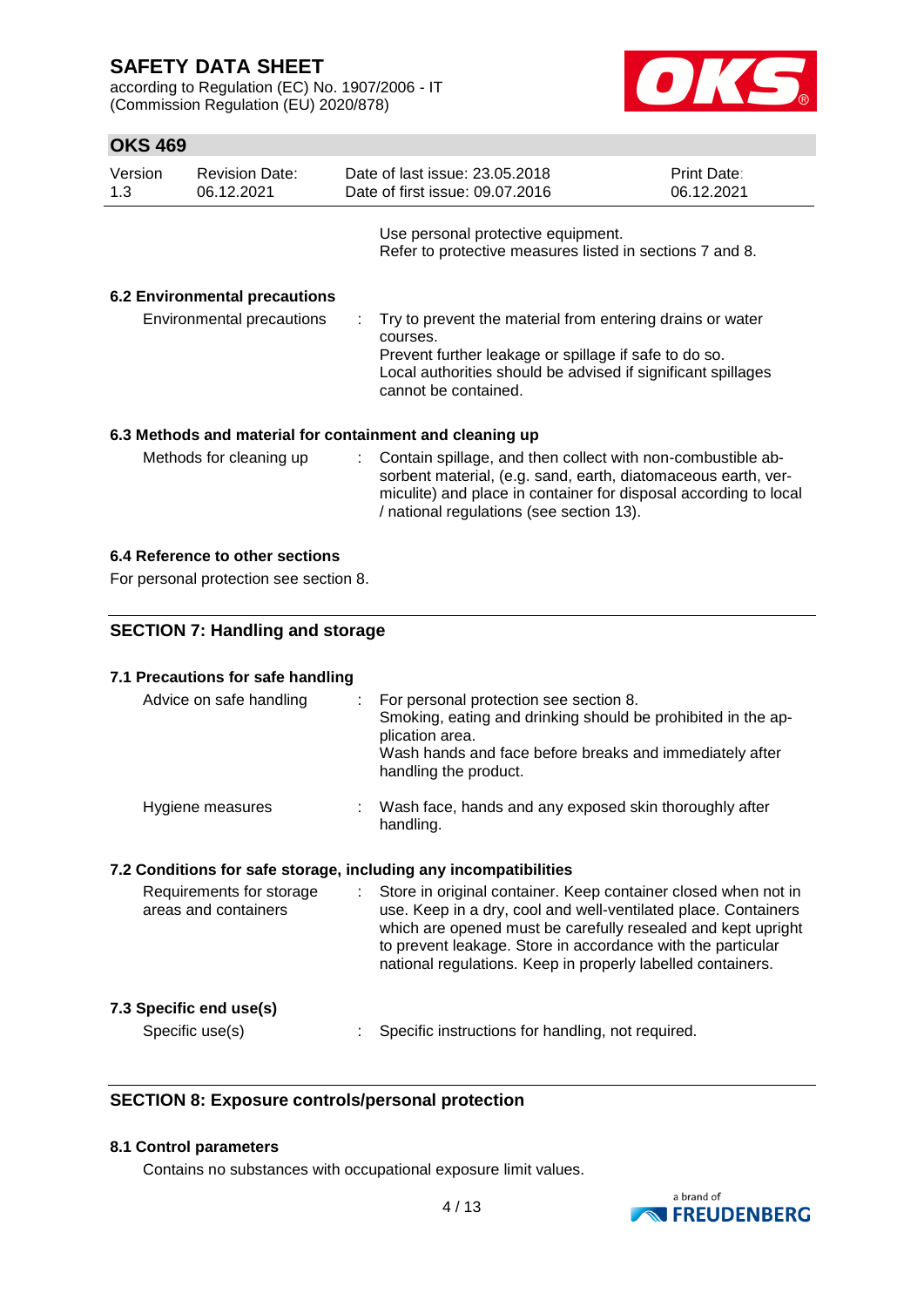according to Regulation (EC) No. 1907/2006 - IT (Commission Regulation (EU) 2020/878)



## **OKS 469**

| Version | <b>Revision Date:</b> | Date of last issue: 23.05.2018  | <b>Print Date:</b> |
|---------|-----------------------|---------------------------------|--------------------|
| 1.3     | 06.12.2021            | Date of first issue: 09.07.2016 | 06.12.2021         |

## **Derived No Effect Level (DNEL) according to Regulation (EC) No. 1907/2006:**

| Substance name  | End Use | Exposure routes | Potential health ef-<br>fects | Value            |
|-----------------|---------|-----------------|-------------------------------|------------------|
| silicon dioxide | Workers | Inhalation      |                               | $4 \text{ mg/m}$ |

#### **8.2 Exposure controls**

| <b>Engineering measures</b><br>none                                   |                                                                                                                                                                                                                                                                                                                                                                              |
|-----------------------------------------------------------------------|------------------------------------------------------------------------------------------------------------------------------------------------------------------------------------------------------------------------------------------------------------------------------------------------------------------------------------------------------------------------------|
| Personal protective equipment                                         |                                                                                                                                                                                                                                                                                                                                                                              |
| Eye protection                                                        | Safety glasses with side-shields                                                                                                                                                                                                                                                                                                                                             |
| Hand protection<br>Material<br>Break through time<br>Protective index | Nitrile rubber<br>$:$ > 10 min<br>Class 1                                                                                                                                                                                                                                                                                                                                    |
| Remarks                                                               | For prolonged or repeated contact use protective gloves. The<br>break through time depends amongst other things on the<br>material, the thickness and the type of glove and therefore<br>has to be measured for each case.<br>The selected protective gloves have to satisfy the specifica-<br>tions of Regulation (EU) 2016/425 and the standard EN 374<br>derived from it. |
| Respiratory protection                                                | Not required; except in case of aerosol formation.                                                                                                                                                                                                                                                                                                                           |
| Filter type                                                           | Filter type A-P                                                                                                                                                                                                                                                                                                                                                              |
| Protective measures                                                   | The type of protective equipment must be selected according<br>to the concentration and amount of the dangerous substance<br>at the specific workplace.<br>Choose body protection in relation to its type, to the concen-<br>tration and amount of dangerous substances, and to the spe-<br>cific work-place.                                                                |

## **SECTION 9: Physical and chemical properties**

#### **9.1 Information on basic physical and chemical properties**

| <b>Physical state</b> | liquid            |
|-----------------------|-------------------|
| Colour                | colourless        |
| Odour                 | : characteristic  |
| Odour Threshold       | No data available |

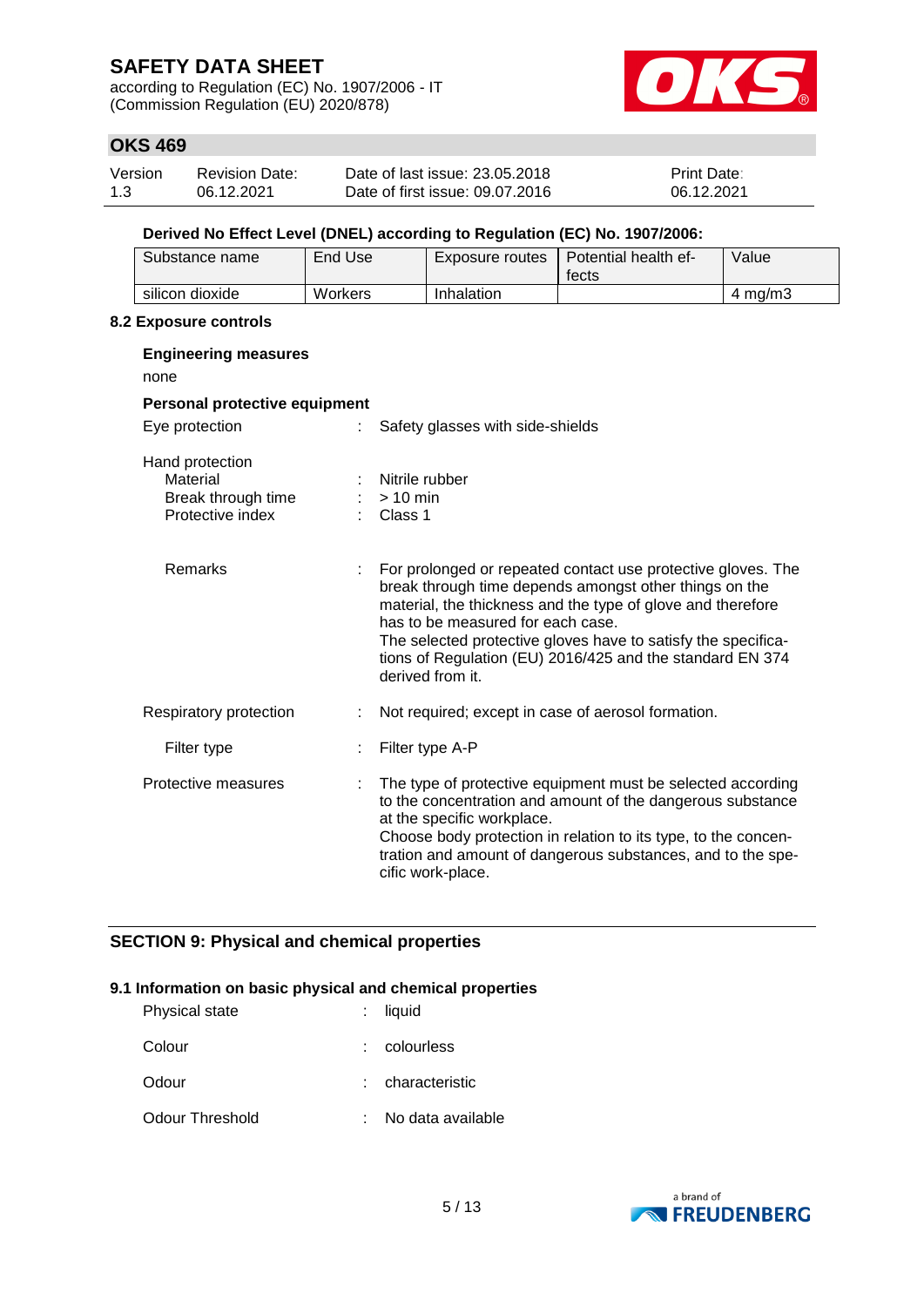according to Regulation (EC) No. 1907/2006 - IT (Commission Regulation (EU) 2020/878)



## **OKS 469**

| 1.3 | Version             | <b>Revision Date:</b><br>06.12.2021                   |   | Date of last issue: 23.05.2018<br>Date of first issue: 09.07.2016       | Print Date:<br>06.12.2021 |
|-----|---------------------|-------------------------------------------------------|---|-------------------------------------------------------------------------|---------------------------|
|     |                     | Melting point/range                                   |   | : No data available                                                     |                           |
|     |                     | Boiling point/boiling range                           | ÷ | 171 °C                                                                  |                           |
|     |                     | Flammability (solid, gas)                             |   | No data available                                                       |                           |
|     |                     | Upper explosion limit / Upper<br>flammability limit   |   | : No data available                                                     |                           |
|     |                     | Lower explosion limit / Lower :<br>flammability limit |   | No data available                                                       |                           |
|     | Flash point         |                                                       |   | 288 °C                                                                  |                           |
|     |                     | Auto-ignition temperature                             | ÷ | No data available                                                       |                           |
|     | ture                | Decomposition temperature<br>Decomposition tempera-   | ÷ | No data available                                                       |                           |
|     | pH                  |                                                       |   | Not applicable<br>substance/mixture is non-polar/aprotic                |                           |
|     | Viscosity           |                                                       |   |                                                                         |                           |
|     |                     | Viscosity, dynamic                                    |   | : No data available                                                     |                           |
|     |                     | Viscosity, kinematic                                  |   | No data available                                                       |                           |
|     |                     | Solubility(ies)<br>Water solubility                   |   | immiscible                                                              |                           |
|     |                     | Solubility in other solvents :                        |   | No data available                                                       |                           |
|     |                     | Partition coefficient: n-<br>octanol/water            |   | : No data available                                                     |                           |
|     |                     | Vapour pressure                                       | ÷ | < 0,001 hPa (20 °C)                                                     |                           |
|     |                     | Relative density                                      |   | $0,84$ (20 °C)<br>Reference substance: Water<br>The value is calculated |                           |
|     | Density             |                                                       |   | 0,84 g/cm3<br>(20 °C)                                                   |                           |
|     | <b>Bulk density</b> |                                                       |   | No data available                                                       |                           |
|     |                     | Relative vapour density                               | ÷ | No data available                                                       |                           |

## **9.2 Other information**

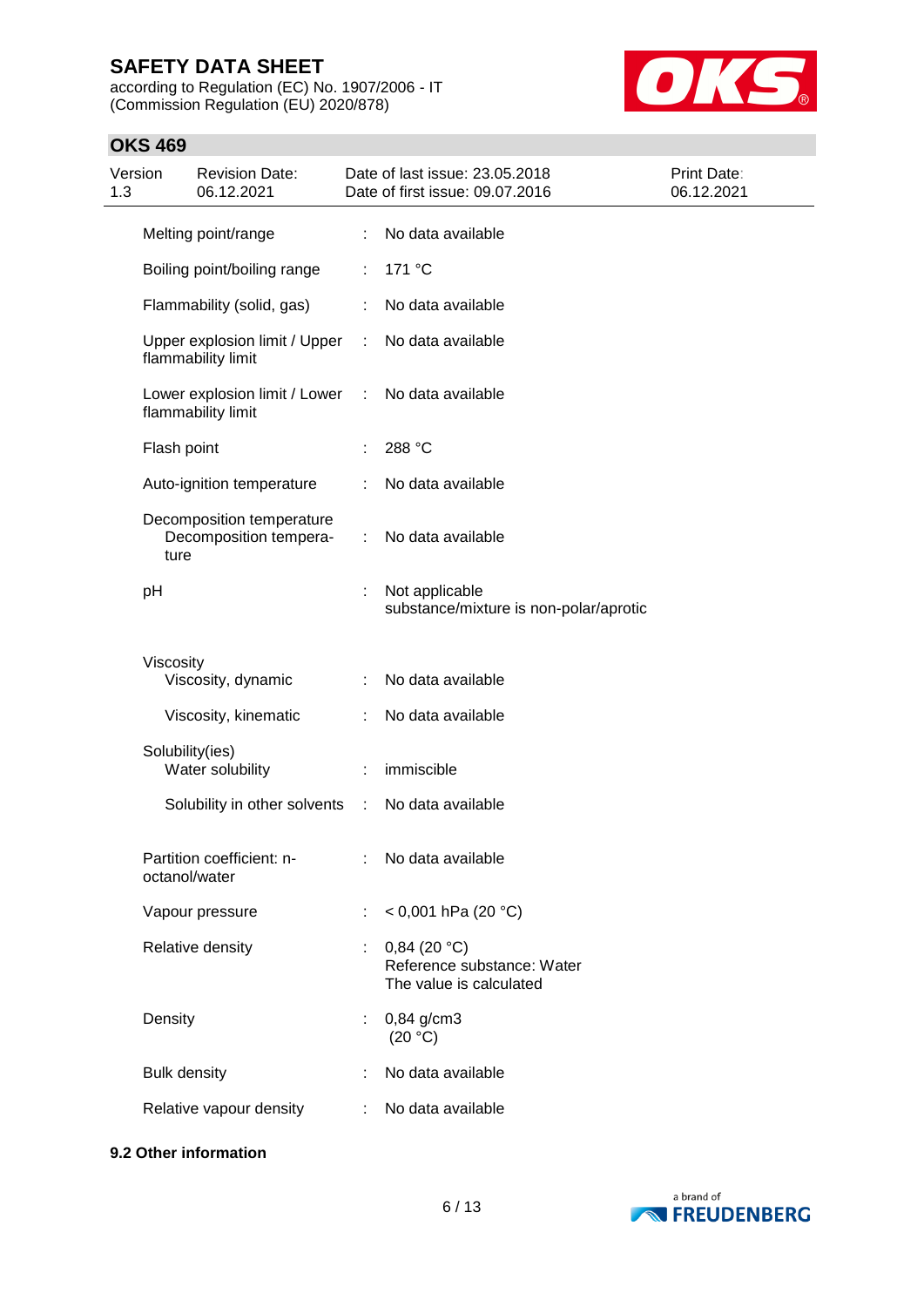according to Regulation (EC) No. 1907/2006 - IT (Commission Regulation (EU) 2020/878)



## **OKS 469**

| Version<br>1.3 | <b>Revision Date:</b><br>06.12.2021 | Date of last issue: 23.05.2018<br>Date of first issue: 09.07.2016 |                   | Print Date:<br>06.12.2021 |
|----------------|-------------------------------------|-------------------------------------------------------------------|-------------------|---------------------------|
|                | <b>Explosives</b>                   | ÷                                                                 | Not explosive     |                           |
|                | Oxidizing properties                | ÷.                                                                | No data available |                           |
|                | Self-ignition                       | ÷                                                                 | No data available |                           |
|                | Evaporation rate                    | ÷                                                                 | No data available |                           |
|                | Sublimation point                   | ÷                                                                 | No data available |                           |

## **SECTION 10: Stability and reactivity**

| <b>10.1 Reactivity</b><br>No hazards to be specially mentioned.   |                                                             |
|-------------------------------------------------------------------|-------------------------------------------------------------|
| <b>10.2 Chemical stability</b><br>Stable under normal conditions. |                                                             |
| 10.3 Possibility of hazardous reactions                           |                                                             |
| Hazardous reactions                                               | No dangerous reaction known under conditions of normal use. |
| 10.4 Conditions to avoid                                          |                                                             |
| Conditions to avoid                                               | No conditions to be specially mentioned.                    |
| 10.5 Incompatible materials                                       |                                                             |
| Materials to avoid                                                | No materials to be especially mentioned.                    |
|                                                                   |                                                             |

## **10.6 Hazardous decomposition products**

No decomposition if stored and applied as directed.

## **SECTION 11: Toxicological information**

## **11.1 Information on hazard classes as defined in Regulation (EC) No 1272/2008**

# **Acute toxicity**

| <b>Product:</b>           |                                               |
|---------------------------|-----------------------------------------------|
| Acute oral toxicity       | : Remarks: This information is not available. |
| Acute inhalation toxicity | : Remarks: This information is not available. |
| Acute dermal toxicity     | : Remarks: This information is not available. |

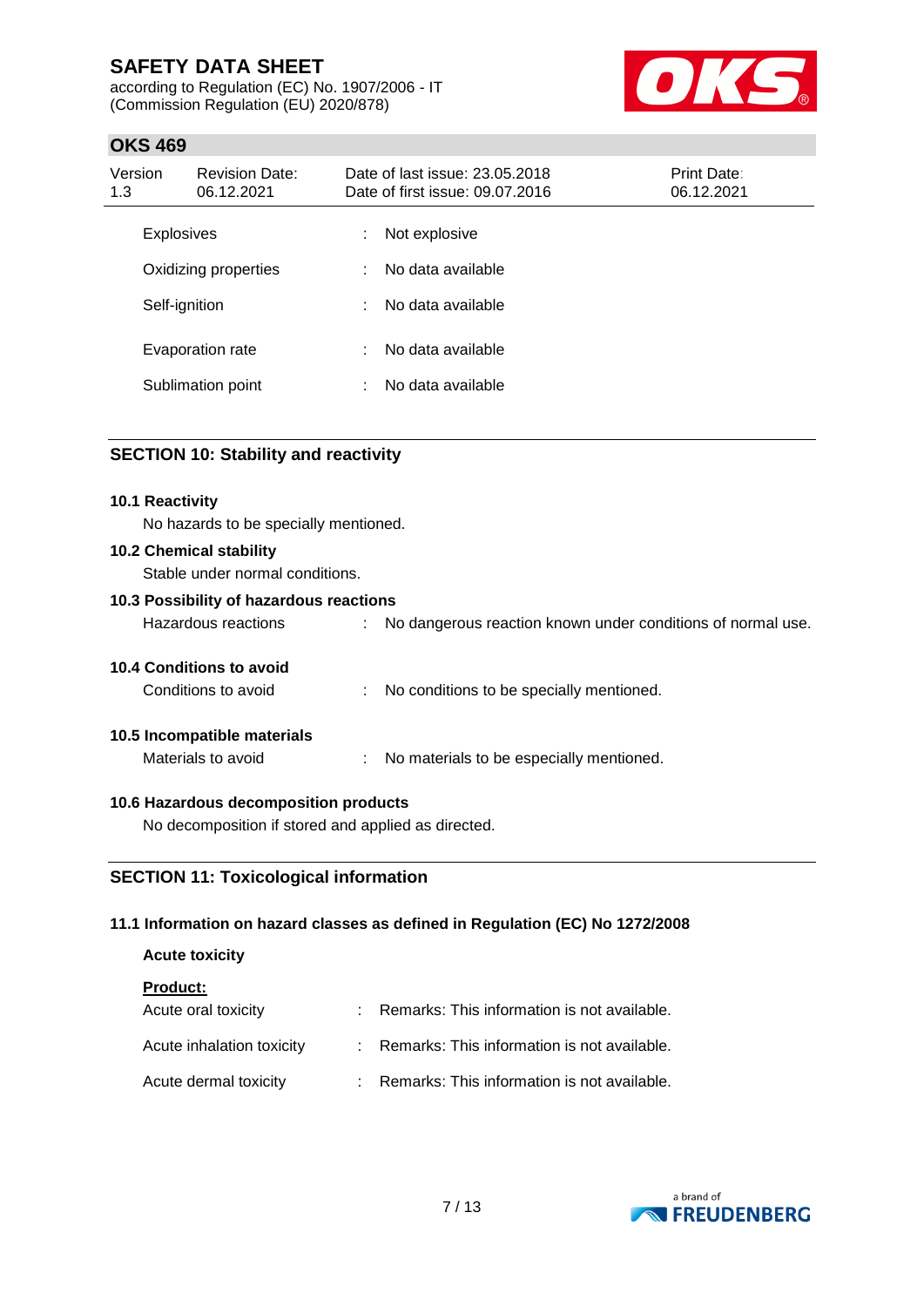according to Regulation (EC) No. 1907/2006 - IT (Commission Regulation (EU) 2020/878)



## **OKS 469**

| Version<br>1.3  | <b>Revision Date:</b><br>06.12.2021 | Date of last issue: 23.05.2018<br>Date of first issue: 09.07.2016 |                                                         | <b>Print Date:</b><br>06.12.2021 |
|-----------------|-------------------------------------|-------------------------------------------------------------------|---------------------------------------------------------|----------------------------------|
|                 | <b>Skin corrosion/irritation</b>    |                                                                   |                                                         |                                  |
| <b>Product:</b> |                                     |                                                                   |                                                         |                                  |
| Remarks         |                                     |                                                                   | : This information is not available.                    |                                  |
|                 | Serious eye damage/eye irritation   |                                                                   |                                                         |                                  |
| Product:        |                                     |                                                                   |                                                         |                                  |
| <b>Remarks</b>  |                                     |                                                                   | : This information is not available.                    |                                  |
|                 | Respiratory or skin sensitisation   |                                                                   |                                                         |                                  |
| Product:        |                                     |                                                                   |                                                         |                                  |
| Remarks         |                                     | ÷.                                                                | This information is not available.                      |                                  |
|                 | <b>Germ cell mutagenicity</b>       |                                                                   |                                                         |                                  |
| <b>Product:</b> |                                     |                                                                   |                                                         |                                  |
|                 | Genotoxicity in vitro               |                                                                   | : Remarks: No data available                            |                                  |
|                 | Genotoxicity in vivo                |                                                                   | : Remarks: No data available                            |                                  |
|                 | Carcinogenicity                     |                                                                   |                                                         |                                  |
| Product:        |                                     |                                                                   |                                                         |                                  |
| Remarks         |                                     | ÷.                                                                | No data available                                       |                                  |
|                 | <b>Reproductive toxicity</b>        |                                                                   |                                                         |                                  |
| <b>Product:</b> |                                     |                                                                   |                                                         |                                  |
|                 | Effects on fertility                |                                                                   | : Remarks: No data available                            |                                  |
| ment            |                                     |                                                                   | Effects on foetal develop- : Remarks: No data available |                                  |
|                 | <b>Repeated dose toxicity</b>       |                                                                   |                                                         |                                  |
| Product:        |                                     |                                                                   |                                                         |                                  |
| Remarks         |                                     | ÷.                                                                | This information is not available.                      |                                  |
|                 | <b>Aspiration toxicity</b>          |                                                                   |                                                         |                                  |
| Product:        |                                     |                                                                   |                                                         |                                  |
|                 | This information is not available.  |                                                                   |                                                         |                                  |

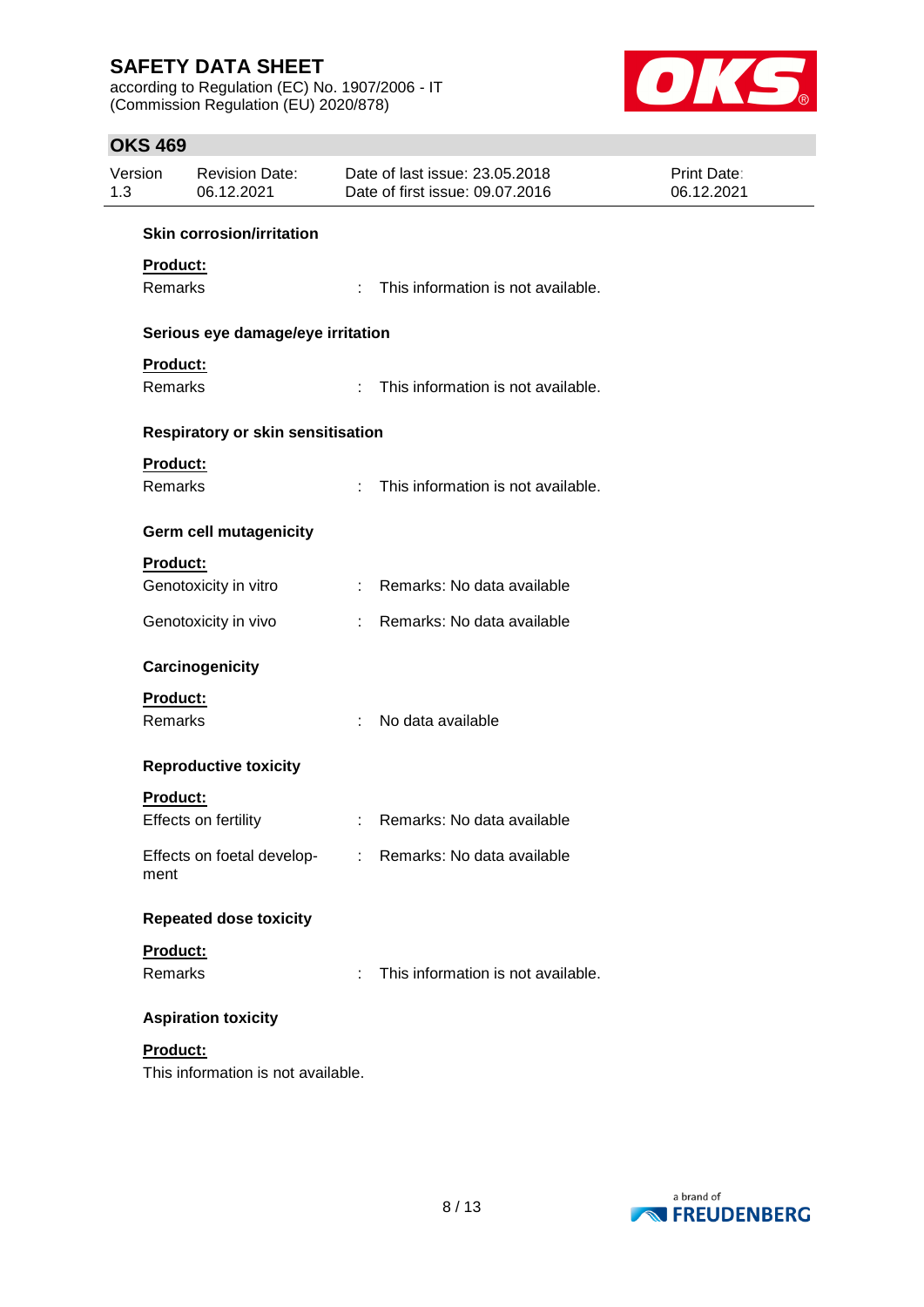according to Regulation (EC) No. 1907/2006 - IT (Commission Regulation (EU) 2020/878)



## **OKS 469**

| Version | <b>Revision Date:</b> | Date of last issue: 23,05,2018  | Print Date: |
|---------|-----------------------|---------------------------------|-------------|
| 1.3     | 06.12.2021            | Date of first issue: 09.07.2016 | 06.12.2021  |

#### **11.2 Information on other hazards**

## **Endocrine disrupting properties**

## **Product:**

| Assessment                 | : The substance/mixture does not contain components consid-<br>ered to have endocrine disrupting properties according to<br>REACH Article 57(f) or Commission Delegated regulation<br>(EU) 2017/2100 or Commission Regulation (EU) 2018/605 at<br>levels of 0.1% or higher. |
|----------------------------|-----------------------------------------------------------------------------------------------------------------------------------------------------------------------------------------------------------------------------------------------------------------------------|
| <b>Further information</b> |                                                                                                                                                                                                                                                                             |
| <b>Product:</b>            |                                                                                                                                                                                                                                                                             |
| <b>Remarks</b>             | Information given is based on data on the components and<br>the toxicology of similar products.                                                                                                                                                                             |

## **SECTION 12: Ecological information**

#### **12.1 Toxicity**

| <b>Product:</b>                                                                     |                            |
|-------------------------------------------------------------------------------------|----------------------------|
| Toxicity to fish                                                                    | Remarks: No data available |
| Toxicity to daphnia and other : Remarks: No data available<br>aquatic invertebrates |                            |
| Toxicity to algae/aquatic<br>plants                                                 | Remarks: No data available |
| Toxicity to microorganisms                                                          | Remarks: No data available |

## **12.2 Persistence and degradability**

| Product |  |  |
|---------|--|--|
|         |  |  |

| Biodegradability                                                | Remarks: No data available |
|-----------------------------------------------------------------|----------------------------|
| Physico-chemical removabil- : Remarks: No data available<br>itv |                            |

## **12.3 Bioaccumulative potential**

#### **Product:**

| Bioaccumulation | : Remarks: This mixture contains no substance considered to |
|-----------------|-------------------------------------------------------------|
|                 | be persistent, bioaccumulating and toxic (PBT).             |
|                 | This mixture contains no substance considered to be very    |
|                 | persistent and very bioaccumulating (vPvB).                 |

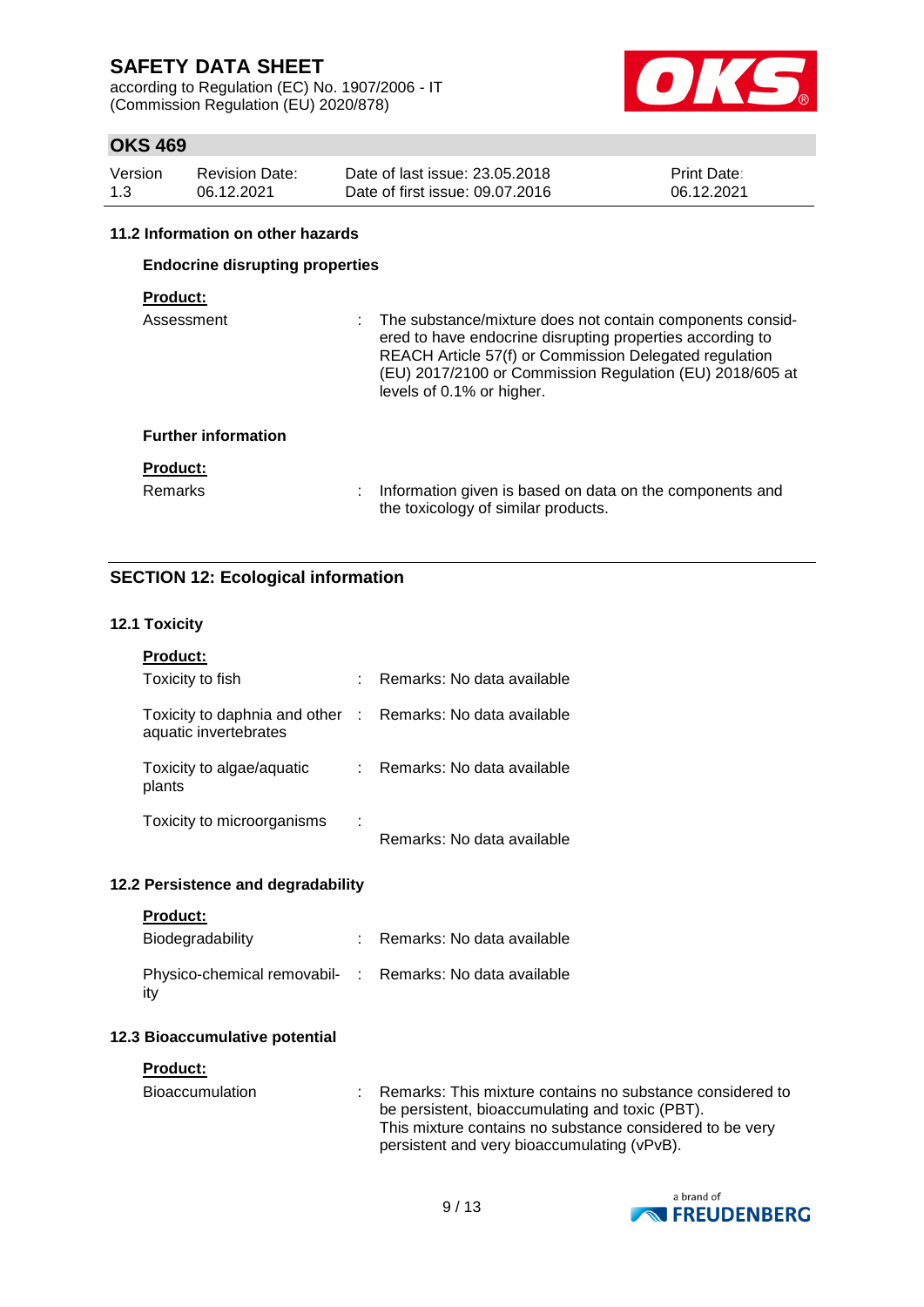according to Regulation (EC) No. 1907/2006 - IT (Commission Regulation (EU) 2020/878)



## **OKS 469**

| Version | Revision Date: | Date of last issue: 23.05.2018  | <b>Print Date:</b> |
|---------|----------------|---------------------------------|--------------------|
| 1.3     | 06.12.2021     | Date of first issue: 09.07.2016 | 06.12.2021         |

#### **12.4 Mobility in soil**

| <b>Product:</b>                                    |                              |
|----------------------------------------------------|------------------------------|
| Mobility                                           | : Remarks: No data available |
| Distribution among environ-<br>mental compartments | : Remarks: No data available |

## **12.5 Results of PBT and vPvB assessment**

|  | Product: |  |  |  |
|--|----------|--|--|--|
|  |          |  |  |  |

mation

Assessment : This substance/mixture contains no components considered to be either persistent, bioaccumulative and toxic (PBT), or very persistent and very bioaccumulative (vPvB) at levels of 0.1% or higher..

## **12.6 Endocrine disrupting properties**

| <b>Product:</b><br>Assessment                   | The substance/mixture does not contain components consid-<br>ered to have endocrine disrupting properties according to<br>REACH Article 57(f) or Commission Delegated regulation<br>(EU) 2017/2100 or Commission Regulation (EU) 2018/605 at<br>levels of 0.1% or higher. |
|-------------------------------------------------|---------------------------------------------------------------------------------------------------------------------------------------------------------------------------------------------------------------------------------------------------------------------------|
| 12.7 Other adverse effects                      |                                                                                                                                                                                                                                                                           |
| <b>Product:</b><br>Additional ecological infor- | No information on ecology is available.                                                                                                                                                                                                                                   |

## **SECTION 13: Disposal considerations**

| 13.1 Waste treatment methods |                                                                                                                                                                             |
|------------------------------|-----------------------------------------------------------------------------------------------------------------------------------------------------------------------------|
| Product                      | The product should not be allowed to enter drains, water<br>courses or the soil.                                                                                            |
|                              | Waste codes should be assigned by the user based on the<br>application for which the product was used.                                                                      |
| Contaminated packaging       | Packaging that is not properly emptied must be disposed of as<br>÷<br>the unused product.<br>Dispose of waste product or used containers according to<br>local regulations. |
|                              | The following Waste Codes are only suggestions:                                                                                                                             |
| Waste Code                   | used product, unused product<br>12 01 12*, spent waxes and fats                                                                                                             |



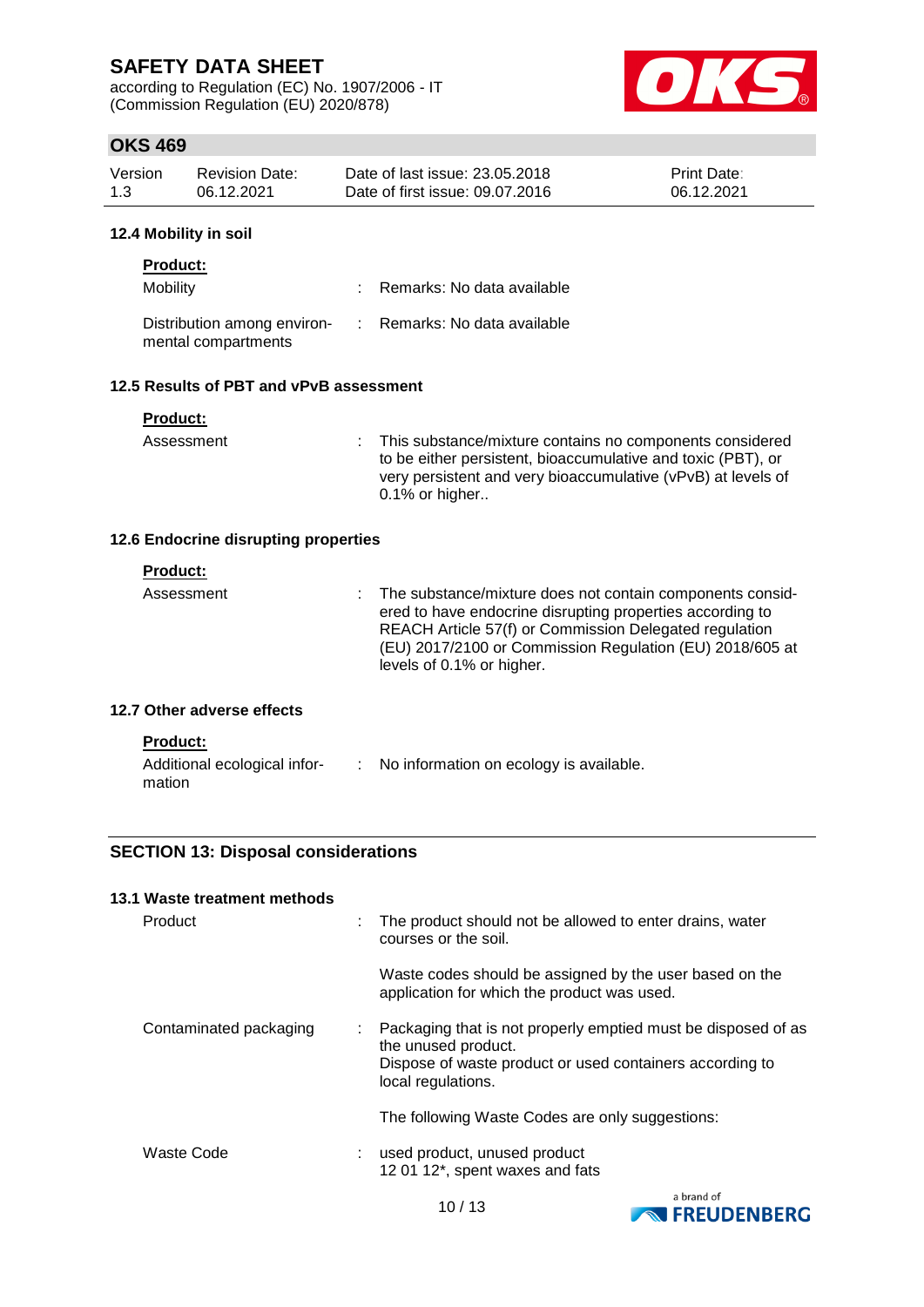according to Regulation (EC) No. 1907/2006 - IT (Commission Regulation (EU) 2020/878)



## **OKS 469**

| Version | <b>Revision Date:</b> | Date of last issue: 23.05.2018  | <b>Print Date:</b> |
|---------|-----------------------|---------------------------------|--------------------|
| 1.3     | 06.12.2021            | Date of first issue: 09.07.2016 | 06.12.2021         |

uncleaned packagings 15 01 10, packaging containing residues of or contaminated by hazardous substances

## **SECTION 14: Transport information**

## **14.1 UN number or ID number**

Not regulated as a dangerous good

#### **14.2 UN proper shipping name**

Not regulated as a dangerous good

## **14.3 Transport hazard class(es)**

Not regulated as a dangerous good

#### **14.4 Packing group**

Not regulated as a dangerous good

#### **14.5 Environmental hazards**

Not regulated as a dangerous good

#### **14.6 Special precautions for user**

Not applicable

#### **14.7 Maritime transport in bulk according to IMO instruments**

Remarks : Not applicable for product as supplied.

## **SECTION 15: Regulatory information**

## **15.1 Safety, health and environmental regulations/legislation specific for the substance or mixture**

| REACH - Restrictions on the manufacture, placing on<br>the market and use of certain dangerous substances,<br>preparations and articles (Annex XVII) | : Not applicable                                                                                                                 |
|------------------------------------------------------------------------------------------------------------------------------------------------------|----------------------------------------------------------------------------------------------------------------------------------|
| REACH - Candidate List of Substances of Very High<br>Concern for Authorisation (Article 59).                                                         | : This product does not contain sub-<br>stances of very high concern (Regu-<br>lation (EC) No 1907/2006 (REACH),<br>Article 57). |
| REACH - List of substances subject to authorisation<br>(Annex XIV)                                                                                   | Not applicable                                                                                                                   |
| Regulation (EC) No 1005/2009 on substances that de-<br>plete the ozone layer                                                                         | Not applicable                                                                                                                   |
| Regulation (EU) 2019/1021 on persistent organic pollu-<br>tants (recast)                                                                             | Not applicable<br>÷                                                                                                              |
| Regulation (EC) No 649/2012 of the European Parlia-                                                                                                  | Not applicable                                                                                                                   |
|                                                                                                                                                      | a brand of                                                                                                                       |

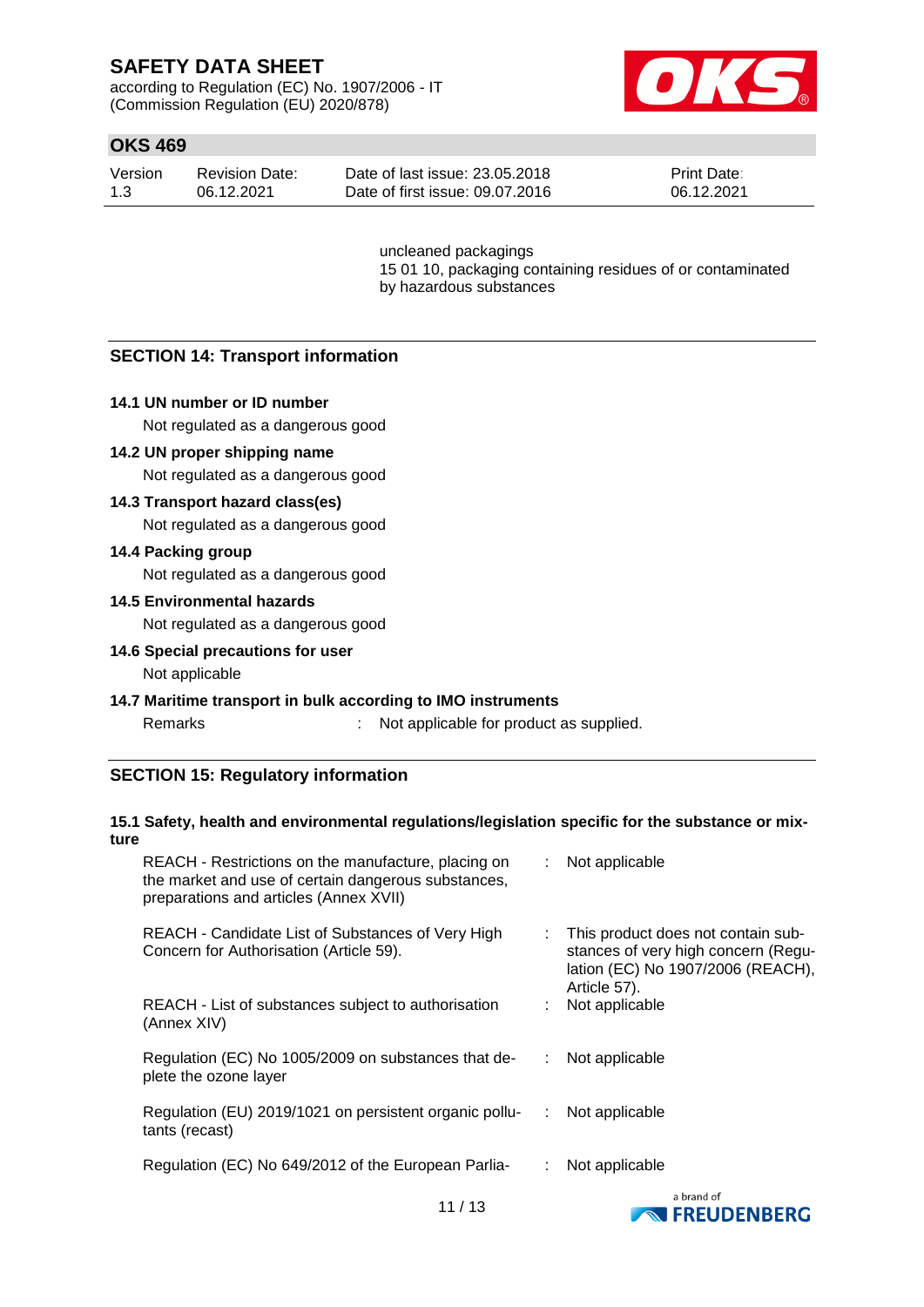according to Regulation (EC) No. 1907/2006 - IT (Commission Regulation (EU) 2020/878)



## **OKS 469**

| Version | Revision Date: | Date of last issue: 23,05,2018  | <b>Print Date:</b> |
|---------|----------------|---------------------------------|--------------------|
| 1.3     | 06.12.2021     | Date of first issue: 09.07.2016 | 06.12.2021         |

ment and the Council concerning the export and import of dangerous chemicals

Seveso III: Directive 2012/18/EU of the European : Parliament and of the Council on the control of major-accident hazards involving dangerous substances. Not applicable

Volatile organic compounds : Directive 2010/75/EU of 24 November 2010 on industrial emissions (integrated pollution prevention and control) Not applicable

## **Other regulations:**

Legislative Decree April 9,2008, 81 (Implementation of Article 1 of the Law of 3 August 2007, n. 123, concerning the protection of health and safety in the workplace.) and subsequent amendments

Legislative Decree April 3, 2006, n.152, (Environmental standards) and subsequent amendments

Legislative Decree February 6, 2009, 21 (Regulations for the execution of the provisions laid down in Regulation (EC) no. 648/2004 on detergents)

#### **15.2 Chemical safety assessment**

This information is not available.

## **SECTION 16: Other information**

## **Full text of other abbreviations**

ADN - European Agreement concerning the International Carriage of Dangerous Goods by Inland Waterways; ADR - European Agreement concerning the International Carriage of Dangerous Goods by Road; AIIC - Australian Inventory of Industrial Chemicals; ASTM - American Society for the Testing of Materials; bw - Body weight; CLP - Classification Labelling Packaging Regulation; Regulation (EC) No 1272/2008; CMR - Carcinogen, Mutagen or Reproductive Toxicant; DIN - Standard of the German Institute for Standardisation; DSL - Domestic Substances List (Canada); ECHA - European Chemicals Agency; EC-Number - European Community number; ECx - Concentration associated with x% response; ELx - Loading rate associated with x% response; EmS - Emergency Schedule; ENCS - Existing and New Chemical Substances (Japan); ErCx - Concentration associated with x% growth rate response; GHS - Globally Harmonized System; GLP - Good Laboratory Practice; IARC - International Agency for Research on Cancer; IATA - International Air Transport Association; IBC - International Code for the Construction and Equipment of Ships carrying Dangerous Chemicals in Bulk; IC50 - Half maximal inhibitory concentration; ICAO - International Civil Aviation Organization; IECSC - Inventory of Existing Chemical Substances in China; IMDG - International Maritime Dangerous Goods; IMO - International Maritime Organization; ISHL - Industrial Safety and Health Law (Japan); ISO - International Organisation for Standardization; KECI - Korea Existing Chemicals Inventory; LC50 - Lethal Concentration to 50 % of a test population; LD50 - Lethal Dose to 50% of a test population (Median Lethal Dose); MARPOL -